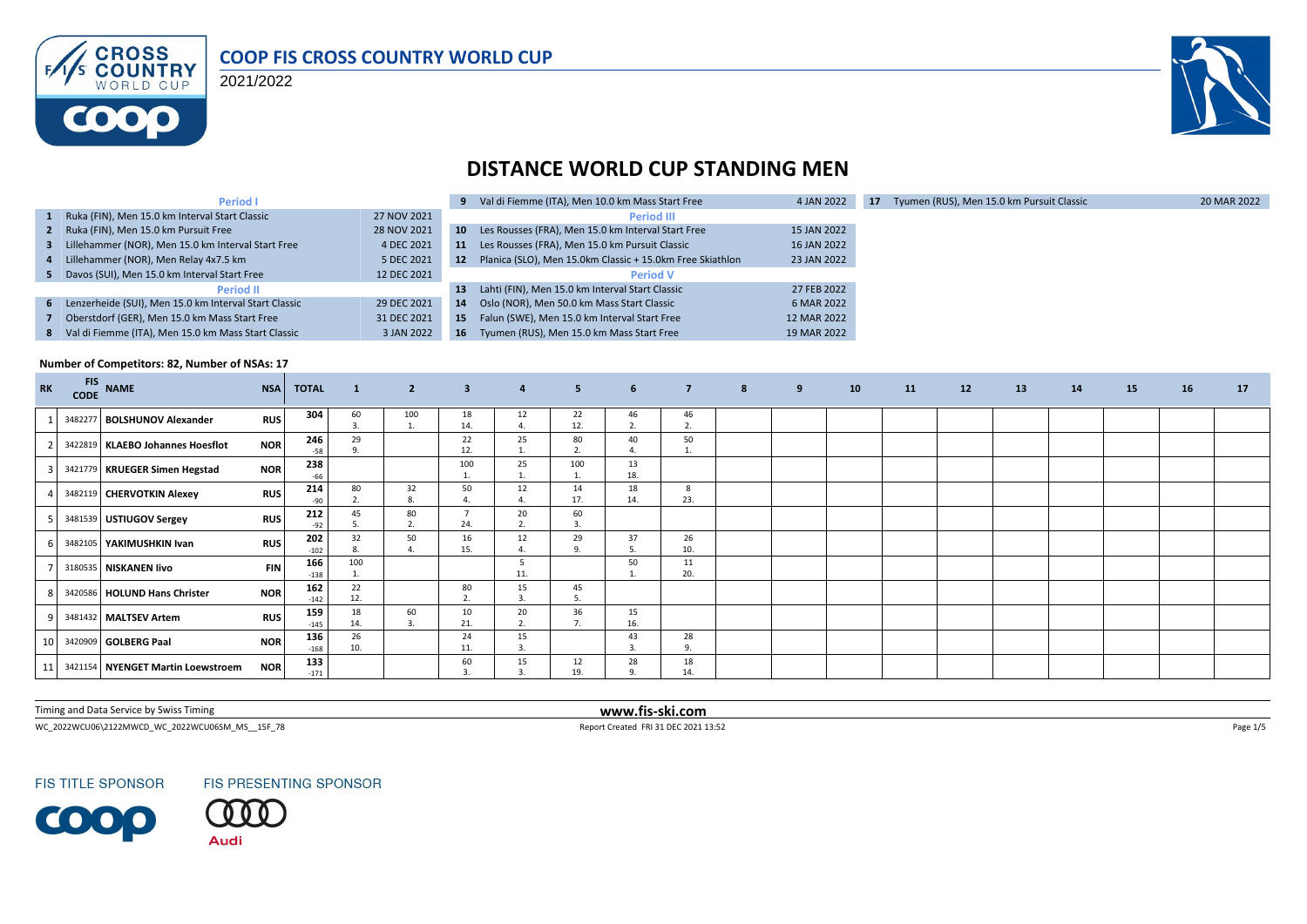

 $F/1/s$ 

**COOO** 



# **DISTANCE WORLD CUP STANDING MEN**

| RK              | CODE | FIS NAME                         | <b>NSA</b> | <b>TOTAL</b>  | <sup>1</sup> | $\mathbf{2}$          | 3                   | -4                    | 5                              | 6                     | 7         | 8 | 9 | 10 | <b>11</b> | 12 | 13 | 14 | 15 | 16 | 17 |
|-----------------|------|----------------------------------|------------|---------------|--------------|-----------------------|---------------------|-----------------------|--------------------------------|-----------------------|-----------|---|---|----|-----------|----|----|----|----|----|----|
| 12              |      | 3290379 de FABIANI Francesco     | <b>ITA</b> | 125<br>$-179$ | 14<br>17.    | 26<br>10.             |                     | 11<br>5.              | $\overline{\mathbf{3}}$<br>28. | 34<br>6.              | 37<br>5.  |   |   |    |           |    |    |    |    |    |    |
| 13              |      | 3481988 SEMIKOV Ilia             | <b>RUS</b> | 122<br>$-182$ | 40<br>6.     | 40<br>6.              |                     | 20<br>2.              |                                | 22<br>12.             |           |   |   |    |           |    |    |    |    |    |    |
| 14              |      | 3420605 ROETHE Sjur              | <b>NOR</b> | 118<br>$-186$ |              |                       | 29<br>9.            |                       | 40<br>6.                       | 6<br>25.              | 43<br>3.  |   |   |    |           |    |    |    |    |    |    |
| 15              |      | 3423264 AMUNDSEN Harald Oestberg | <b>NOR</b> | 115<br>$-189$ |              |                       | 36<br>7.            | 15<br>3.              | 50<br>$\overline{4}$           | 14<br>17.             |           |   |   |    |           |    |    |    |    |    |    |
| 16              |      | 3150570 NOVAK Michal             | <b>CZE</b> | 113<br>$-191$ | 15<br>16.    | 45<br>-5.             | 45<br>5.            |                       |                                | 8<br>23.              |           |   |   |    |           |    |    |    |    |    |    |
| 17 <sup>1</sup> |      | 3190529 LAPALUS Hugo             | <b>FRA</b> | 113<br>$-191$ | 20<br>13.    | 16<br>15.             | 13<br>$=18.$        | $\overline{4}$<br>12. | 26<br>10.                      | $\overline{4}$<br>27. | 30<br>8.  |   |   |    |           |    |    |    |    |    |    |
| 18              |      | 3482280 SPITSOV Denis            | <b>RUS</b> | 112<br>$-192$ |              |                       | 20<br>13.           | 12<br>$\mathbf{4}$    | 24<br>11.                      | 32<br>7.              | 24<br>11. |   |   |    |           |    |    |    |    |    |    |
| 19              |      | 3422619 VALNES Erik              | <b>NOR</b> | 105<br>$-199$ | 50<br>4.     |                       |                     | 25<br>$\mathbf{1}$    |                                | 30<br>8.              |           |   |   |    |           |    |    |    |    |    |    |
| 20              |      | 3421320 <b>IVERSEN Emil</b>      | <b>NOR</b> | 83<br>$-221$  | 36<br>7.     |                       | 8<br>23.            | 25<br>1.              |                                |                       | 14<br>17. |   |   |    |           |    |    |    |    |    |    |
| 21              |      | 3420994 TOENSETH Didrik          | <b>NOR</b> | 78<br>$-226$  |              |                       | 40<br>6.            |                       |                                | 26<br>10.             | 12<br>19. |   |   |    |           |    |    |    |    |    |    |
| 22              |      | 3220002 MUSGRAVE Andrew          | <b>GBR</b> | 71<br>$-233$  |              | 15<br>16.             | 11<br>20.           |                       |                                | 5<br>26.              | 40<br>4.  |   |   |    |           |    |    |    |    |    |    |
| 23              |      | 3290326 PELLEGRINO Federico      | <b>ITA</b> | 71<br>$-233$  | 11<br>20.    | 29<br>9.              |                     | 11<br>5.              |                                | 20<br>13.             |           |   |   |    |           |    |    |    |    |    |    |
| 24              |      | 3190302 PARISSE Clement          | <b>FRA</b> | 70<br>$-234$  |              |                       | 6<br>$=25.$         | $\overline{4}$<br>12. | 18<br>14.                      | 10<br>21.             | 32<br>7.  |   |   |    |           |    |    |    |    |    |    |
| 25              |      | 3200205 BOEGL Lucas              | <b>GER</b> | 68<br>$-236$  | 12<br>19.    | 36<br>7.              | $\mathbf{1}$<br>30. | 9<br>7.               |                                |                       | 10<br>21. |   |   |    |           |    |    |    |    |    |    |
| 26              |      | 3200802 MOCH Friedrich           | <b>GER</b> | 66<br>$-238$  | 6<br>25.     | 13<br>18.             | 4<br>27.            | 9                     | 11<br>20.                      | 1<br>30.              | 22<br>12. |   |   |    |           |    |    |    |    |    |    |
| 27              |      | 3190111 MANIFICAT Maurice        | <b>FRA</b> | 62<br>$-242$  |              |                       | 26<br>10.           | $\overline{4}$<br>12. | 32<br>8.                       |                       |           |   |   |    |           |    |    |    |    |    |    |
| 28              |      | 3200356 DOBLER Jonas             | <b>GER</b> | 56<br>$-248$  | 16<br>15.    | 18<br>14.             | 13<br>$=18.$        | 9<br>7.               |                                |                       |           |   |   |    |           |    |    |    |    |    |    |
|                 |      | 29 3510342 BAUMANN Jonas         | SUI        | 53<br>$-251$  |              | $\overline{2}$<br>29. | 14<br>17.           | 8<br>8.               |                                | 9<br>22.              | 20<br>13. |   |   |    |           |    |    |    |    |    |    |

Timing and Data Service by Swiss Timing **www.fis-ski.com**

WC\_2022WCU06\2122MWCD\_WC\_2022WCU06SM\_MS\_\_15F\_78 Report Created FRI 31 DEC 2021 13:52 Page 2/5

**FIS TITLE SPONSOR** 



Audi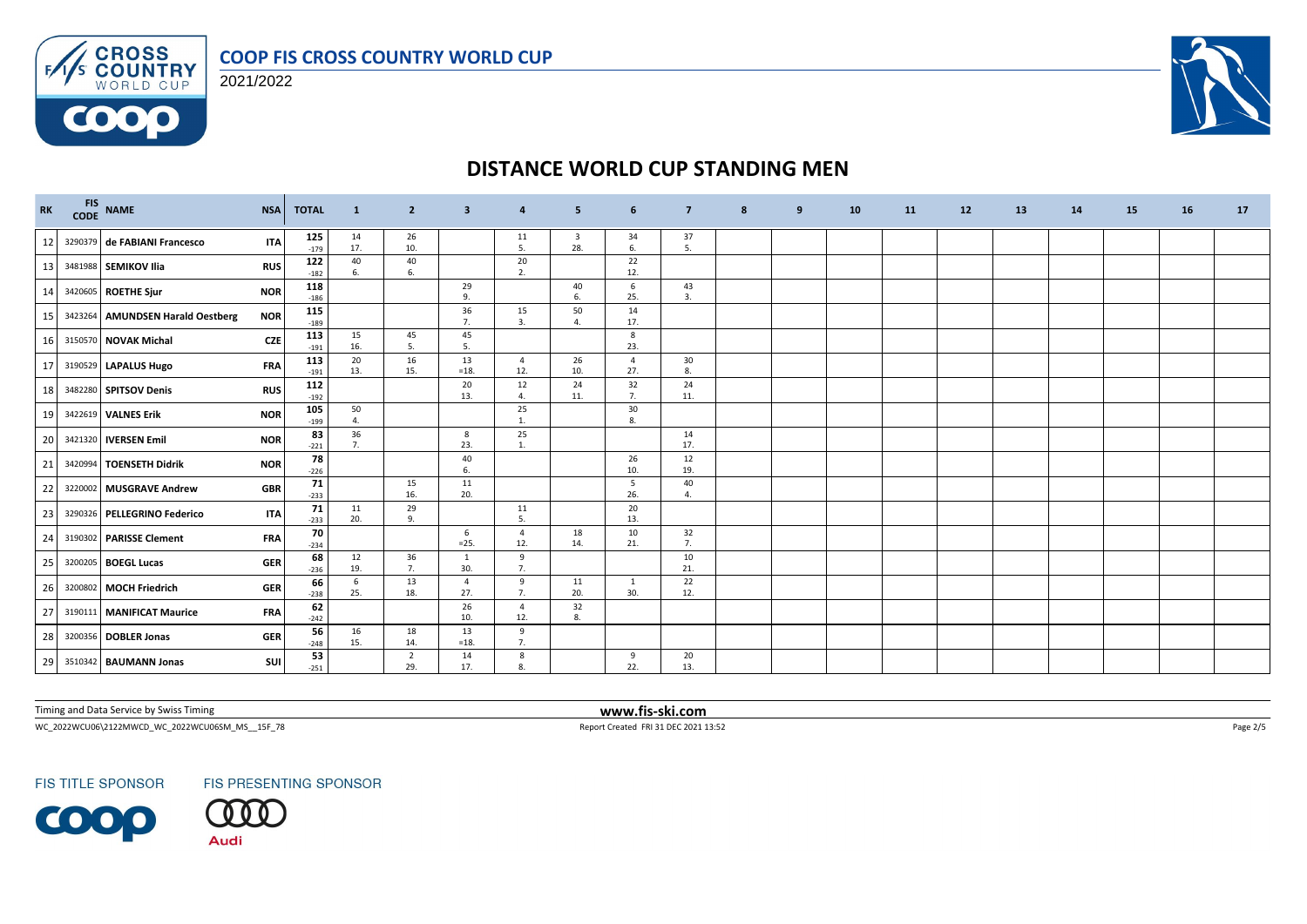



 $F/1/s$ 

**COOO** 



# **DISTANCE WORLD CUP STANDING MEN**

| $\mathbf{R}\mathbf{K}$ |         | FIS NAME<br>CODE NAME      | <b>NSA</b> | <b>TOTAL</b>         | <sup>1</sup>          | $\overline{2}$        | 3           | $\overline{a}$        | 5                     | 6                              | $\overline{7}$        | 8 | 9 | 10 | <b>11</b> | 12 | 13 | 14 | 15 | 16 | 17 |
|------------------------|---------|----------------------------|------------|----------------------|-----------------------|-----------------------|-------------|-----------------------|-----------------------|--------------------------------|-----------------------|---|---|----|-----------|----|----|----|----|----|----|
| 30                     |         | 3100406 CYR Antoine        | <b>CAN</b> | 52<br>$-252$         | 24<br>11.             | 22<br>12.             |             | - 6<br>10.            |                       |                                |                       |   |   |    |           |    |    |    |    |    |    |
| 31                     |         | 3500664 HALFVARSSON Calle  | <b>SWE</b> | 51<br>$-253$         |                       | $\overline{7}$<br>24. |             | 10<br>6.              |                       |                                | 34<br>6.              |   |   |    |           |    |    |    |    |    |    |
| 32                     |         | 3501662 JOHANSSON Leo      | <b>SWE</b> | 47<br>$-257$         | 9<br>22.              | 20<br>13.             |             | 10<br>6.              | 8<br>23.              |                                |                       |   |   |    |           |    |    |    |    |    |    |
| 33                     |         | 3510023 COLOGNA Dario      | SUI        | 41<br>$-263$         | $\overline{7}$<br>24. |                       |             |                       | $\overline{7}$<br>24. | 11<br>20.                      | 16<br>15.             |   |   |    |           |    |    |    |    |    |    |
| 34                     | 3530882 | <b>SCHUMACHER Gus</b>      | <b>USA</b> | 39<br>$-265$         |                       | 24<br>11.             |             | 7<br>9.               | $\overline{2}$<br>29. |                                | 6<br>25.              |   |   |    |           |    |    |    |    |    |    |
| 35                     |         | 3200676 BRUGGER Janosch    | <b>GER</b> | 37<br>$-267$         |                       | $\overline{a}$<br>27. |             | 9<br>$\overline{7}$   |                       | 24<br>11.                      |                       |   |   |    |           |    |    |    |    |    |    |
| 36                     |         | 3481803 MELNICHENKO Andrey | <b>RUS</b> | ${\bf 36}$<br>$-268$ |                       |                       |             |                       | 20<br>13.             | $\overline{\mathbf{3}}$<br>28. | 13<br>18.             |   |   |    |           |    |    |    |    |    |    |
| 37                     |         | 3190345 JOUVE Richard      | <b>FRA</b> | 33<br>$-271$         | 13<br>18.             |                       |             | $\overline{4}$<br>12. |                       | 16<br>15.                      |                       |   |   |    |           |    |    |    |    |    |    |
| 38                     |         | 3482806 TERENTEV Alexander | <b>RUS</b> | 32<br>$-272$         |                       |                       |             | 20<br>2.              |                       | 12<br>19.                      |                       |   |   |    |           |    |    |    |    |    |    |
| 39                     |         | 3423782 MOSEBY Haavard     | <b>NOR</b> | 32<br>$-272$         |                       |                       | 32<br>8.    |                       |                       |                                |                       |   |   |    |           |    |    |    |    |    |    |
| 40 <sub>1</sub>        |         | 3181180 LINDHOLM Remi      | <b>FIN</b> | 31<br>$-273$         | - 5<br>26.            | 11<br>20.             |             | 5<br>11.              | 10<br>21.             |                                |                       |   |   |    |           |    |    |    |    |    |    |
| 41                     |         | 3481132 LARKOV Andrey      | <b>RUS</b> | 31<br>$-273$         | 10<br>21.             | 12<br>19.             | 9<br>22.    |                       |                       |                                |                       |   |   |    |           |    |    |    |    |    |    |
| 42                     |         | 3180557 HYVARINEN Perttu   | <b>FIN</b> | 30<br>$-274$         | 3<br>28.              | 9<br>22.              | 6<br>$=25.$ | 5<br>11.              |                       |                                | $\overline{7}$<br>24. |   |   |    |           |    |    |    |    |    |    |
| 43                     |         | 3510361 PRALONG Candide    | SUI        | 25<br>$-279$         |                       |                       |             | 8                     | 15<br>16.             |                                | $\overline{2}$<br>29. |   |   |    |           |    |    |    |    |    |    |
| 44                     |         | 3501741 POROMAA William    | <b>SWE</b> | 23<br>$-281$         |                       |                       |             | 10<br>6.              | 13<br>18.             |                                |                       |   |   |    |           |    |    |    |    |    |    |
| 45                     |         | 3510534 KLEE Beda          | SUI        | 23<br>$-281$         |                       |                       |             | 8<br>8.               |                       |                                | 15<br>16.             |   |   |    |           |    |    |    |    |    |    |
| 46                     |         | 3100409 LEVEILLE Olivier   | CAN        | 21<br>$-283$         | 30.                   | 14<br>17.             |             | 6<br>10.              |                       |                                |                       |   |   |    |           |    |    |    |    |    |    |
|                        |         | 47 3100268 KENNEDY Russell | CAN        | 20<br>$-284$         | $\overline{a}$<br>27. | 10<br>21.             |             | 6<br>10.              |                       |                                |                       |   |   |    |           |    |    |    |    |    |    |

Timing and Data Service by Swiss Timing **www.fis-ski.com**

WC\_2022WCU06\2122MWCD\_WC\_2022WCU06SM\_MS\_\_15F\_78 Report Created FRI 31 DEC 2021 13:52 Page 3/5

**FIS TITLE SPONSOR** 



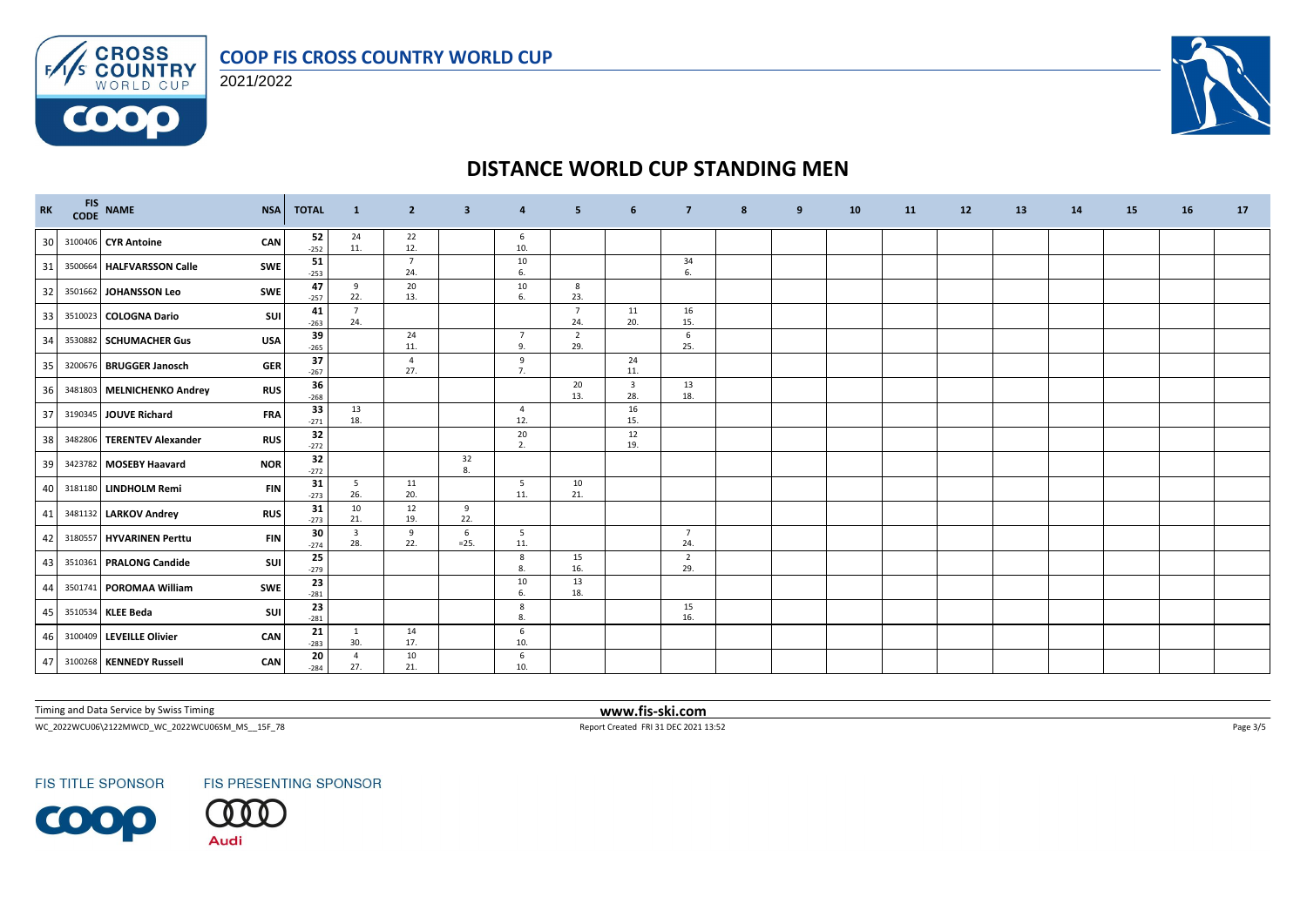

**CROSS**<br>**COUNTRY**<br>WORLD CUP 2021/2022

 $F/1/s$ 

**COOO** 



## **DISTANCE WORLD CUP STANDING MEN**

| <b>RK</b> | FIS NAME                         | <b>NSA</b> | <b>TOTAL</b>             | $\mathbf{1}$ | $\overline{2}$                 | 3                              | $\overline{a}$                 | - 5                   | 6                     | $\overline{7}$        | 8 | 9 | 10 | 11 | 12 | 13 | 14 | 15 | 16 | 17 |
|-----------|----------------------------------|------------|--------------------------|--------------|--------------------------------|--------------------------------|--------------------------------|-----------------------|-----------------------|-----------------------|---|---|----|----|----|----|----|----|----|----|
| 48        | 3200376 NOTZ Florian             | <b>GER</b> | 17<br>$-287$             |              | $\mathbf{1}$<br>30.            |                                |                                | 16<br>15.             |                       |                       |   |   |    |    |    |    |    |    |    |    |
| 49        | 3050342 VERMEULEN Mika           | <b>AUT</b> | 16<br>$-288$             | 8<br>23.     | 8<br>23.                       |                                |                                |                       |                       |                       |   |   |    |    |    |    |    |    |    |    |
| 50        | 3190268 BACKSCHEIDER Adrien      | <b>FRA</b> | 15<br>$-289$             |              |                                | $\overline{\mathbf{3}}$<br>28. | $\overline{\mathbf{3}}$<br>13. | 9<br>22.              |                       |                       |   |   |    |    |    |    |    |    |    |    |
| 51        | 3422186 TURTVEIT Vebjoern        | <b>NOR</b> | 15<br>$-289$             |              |                                | 15<br>16.                      |                                |                       |                       |                       |   |   |    |    |    |    |    |    |    |    |
| 52        | 3510351 FURGER Roman             | SUI        | 14<br>$-290$             |              | 6<br>25.                       |                                | 8<br>8.                        |                       |                       |                       |   |   |    |    |    |    |    |    |    |    |
| 53        | 3290504 VENTURA Paolo            | <b>ITA</b> | 11<br>$-293$             |              |                                |                                | 11<br>5.                       |                       |                       |                       |   |   |    |    |    |    |    |    |    |    |
| 54        | 3290321 GARDENER Stefano         | <b>ITA</b> | 11<br>$-293$             |              |                                |                                | 11<br>5.                       |                       |                       |                       |   |   |    |    |    |    |    |    |    |    |
| 55        | 3500755 JONSSON Fredrik          | <b>SWE</b> | 10<br>$-294$             |              |                                |                                | 10<br>6.                       |                       |                       |                       |   |   |    |    |    |    |    |    |    |    |
| 56        | 3430249 BURY Dominik             | <b>POL</b> | 9<br>$-295$              |              | $\overline{\mathbf{3}}$<br>28. |                                |                                | 5<br>26.              |                       | 1<br>30.              |   |   |    |    |    |    |    |    |    |    |
| 57        | 3490145 ROJO Imanol              | <b>ESP</b> | 9<br>$-295$              |              |                                |                                |                                |                       |                       | 9<br>22.              |   |   |    |    |    |    |    |    |    |    |
| 58        | 3530998 McMULLEN Zanden          | <b>USA</b> | $\overline{7}$<br>$-297$ |              |                                |                                | $\overline{7}$<br>9.           |                       |                       |                       |   |   |    |    |    |    |    |    |    |    |
| 59        | 3530902 OGDEN Ben                | <b>USA</b> | $\overline{z}$<br>$-297$ |              |                                |                                | 7<br>9.                        |                       |                       |                       |   |   |    |    |    |    |    |    |    |    |
| 60        | 3530911 JAGER Luke               | <b>USA</b> | $\overline{7}$<br>$-297$ |              |                                |                                | $\overline{7}$<br>9.           |                       |                       |                       |   |   |    |    |    |    |    |    |    |    |
| 61        | 3190398 LAPIERRE Jules           | <b>FRA</b> | $\overline{7}$<br>$-297$ |              |                                |                                | $\overline{\mathbf{3}}$<br>13. | $\overline{4}$<br>27. |                       |                       |   |   |    |    |    |    |    |    |    |    |
| 62        | 3290407   SALVADORI Giandomenico | <b>ITA</b> | $\overline{7}$<br>$-297$ |              |                                |                                |                                |                       | $\overline{7}$<br>24. |                       |   |   |    |    |    |    |    |    |    |    |
| 63        | 3100412 RITCHIE Graham           | CAN        | 6<br>$-298$              |              |                                |                                | 6<br>10.                       |                       |                       |                       |   |   |    |    |    |    |    |    |    |    |
| 64        | 3501010 HAEGGSTROEM Johan        | <b>SWE</b> | 6<br>$-298$              |              |                                |                                |                                | 6<br>25.              |                       |                       |   |   |    |    |    |    |    |    |    |    |
| 65        | 3300494 BABA Naoto               | <b>JPN</b> | 6<br>$-298$              |              |                                | $\overline{2}$<br>29.          |                                |                       |                       | $\overline{4}$<br>27. |   |   |    |    |    |    |    |    |    |    |

Timing and Data Service by Swiss Timing **www.fis-ski.com**

WC\_2022WCU06\2122MWCD\_WC\_2022WCU06SM\_MS\_\_15F\_78 Report Created FRI 31 DEC 2021 13:52 Page 4/5

**FIS TITLE SPONSOR** 

**FIS PRESENTING SPONSOR**